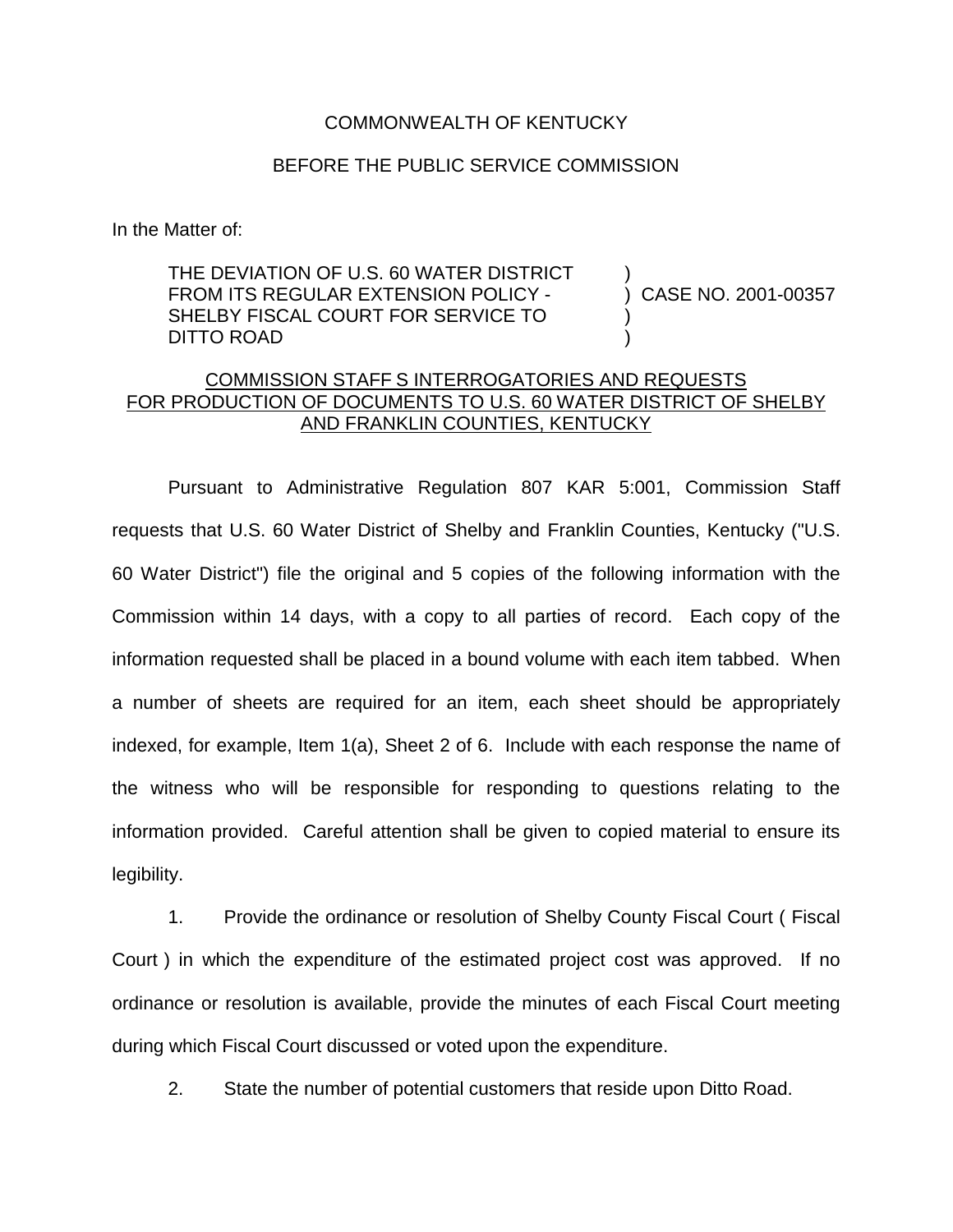3. State the number of persons who reside upon Ditto Road who have applied for service.

4. State whether U.S. 60 Water District currently serves any structure(s) on Ditto Road through facilities that are located on other streets or roads.

5. If U.S. 60 Water District currently serves any structure(s) on Ditto Road through facilities that are located on other streets or roads,

a. State the number of customers that are served.

b. Describe how these customers will be affected by the proposed contract.

6. Provide a map of the area in which the proposed main extension will be located and identify on this map the facilities of U.S. 60 Water District that are currently located in the general vicinity of the proposed extension.

7. State whether U.S. 60 Water District has previously entered agreements with Fiscal Court regarding the construction of water main extensions during the last 10 years. If yes, list the date of each agreement and state:

a. Number of potential customers that the proposed extension was expected to serve.

b. Amount of Fiscal Court s contribution.

c. Length of the proposed water main extension.

d. Cost of the proposed water main extension.

e. Amount of any required customer contribution.

f. Length of period during which subsequently connecting customers would be required to contribute.

-2-